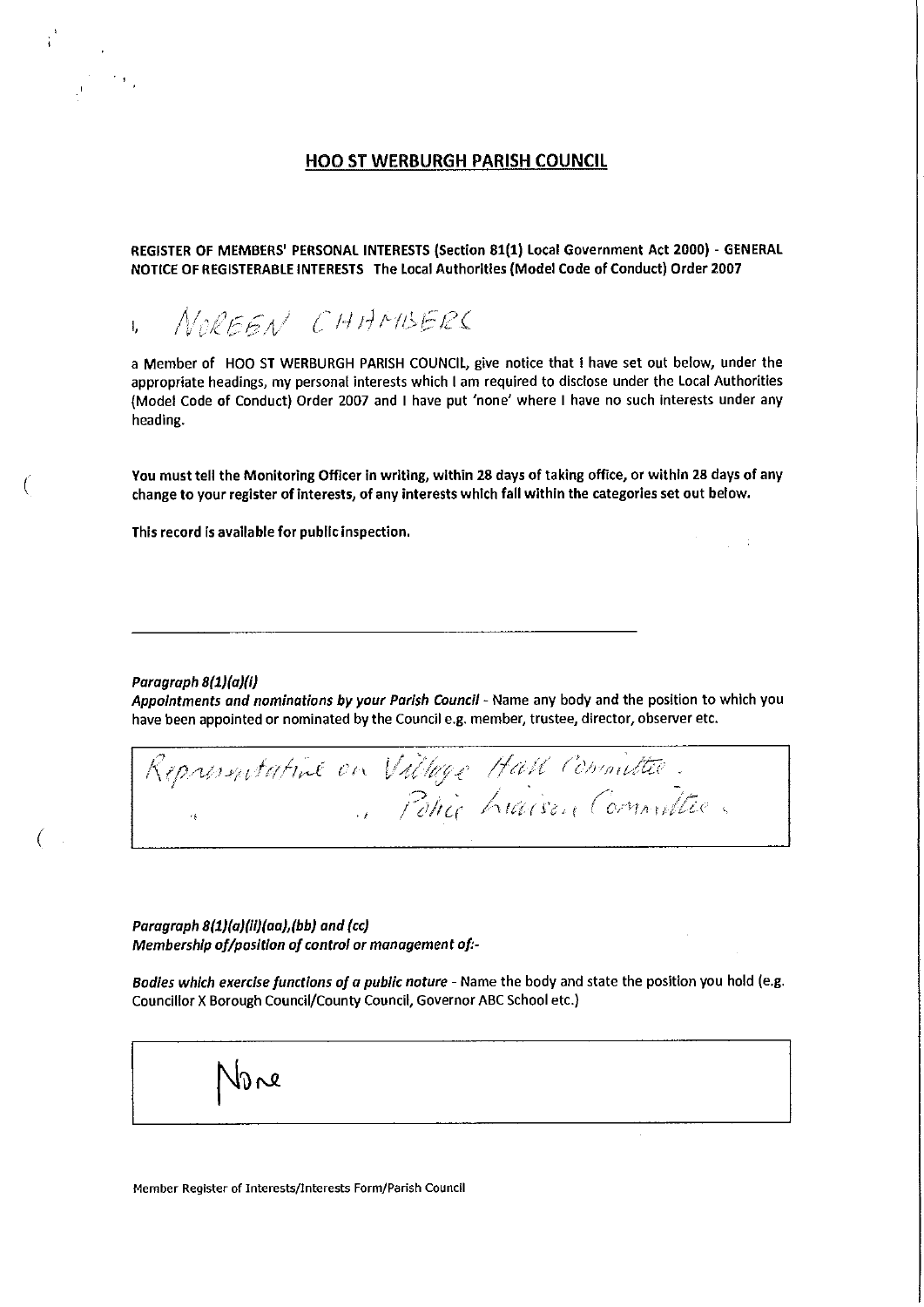*Bodies which ore directed to chorltob/e purposes* - Name the body and state the position you hold (e.g. trustee of ABC Charity, member of ABC Charity, member of management committee of ABC Charity)

Vice President of Mediung Disea President

Bodies which influence public opinion or policy (including any political party or trade union) - Name the body and state the position you hold (e.g. secretary or member of the ABC for Action Group, or member of ABC Trade Union, or member X political party)

(

#### Paragraphs 8(1)(a)(iii) and (iv)

**Employment, business, office, trade, profession or vocation** 

(a) The nature of every employment, business, office, trade, profession or vocation that you have, with a short description of the job concerned

(b) The name and address of your employer

(c) If you are employed by a company, the name and address of the company paying your wages or salary, not that of the ultimate holding company

(d) The name and address of any company for which you are a paid director

(e) The name and address of any firm in which you are a partner

(f) Where you hold an office, the name of the person or body which appointed you (

 $J\mathcal{D}$ re

**Member Register of Interests/Interests Form/Parish Council**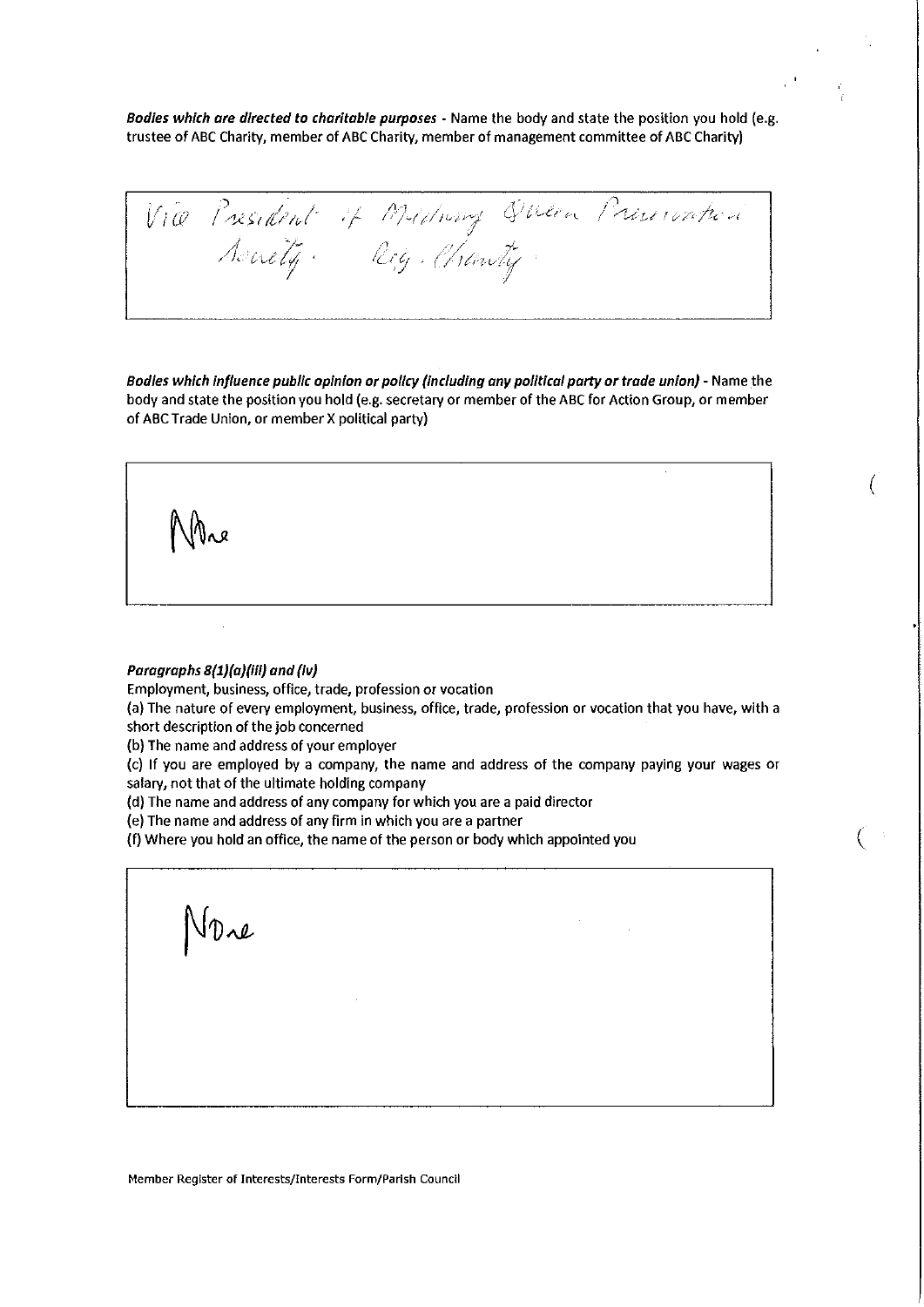# **Paragraphs 8{1}(a)(v)**

**Sponsorship** -Name any person or body (other than Parish Council) who has made a payment to you in respect of your election as a Member, or in respect of any expenses you have incurred in carrying out your duties as a Member.

 $\Omega$ 

# **Paragraphs 8{1}(a)(vi)**

*Companies and Securities* -Name the company or other body which has a place of business or land in the Parish in which you have a shareholding of more than £25,000 (nominal value) or have a stake of more than 1/100th of the total issued share capital (whichever is the lower)

# *Paragraph 8{1}(a)(vii)*

*Contracts with Parish Council* -Describe and state the length of all contracts (goods, services or works) which are not fully discharged, between you and the Council, or between the Council and a firm in which you are a partner, or a company of which you are a paid director or a corporate body in which you have shares of a value described above

(

#### **Paragraph 8{1}(a)(viii)**

*Gifts and hospitality-* List all gifts or hospitality worth an estimated £25 or over that you have received in connection with your official duties as a Member, and the source/donor of the gift or hospitality

عم( ا

**Member Register of Interests/Interests Form/Parish Councll**